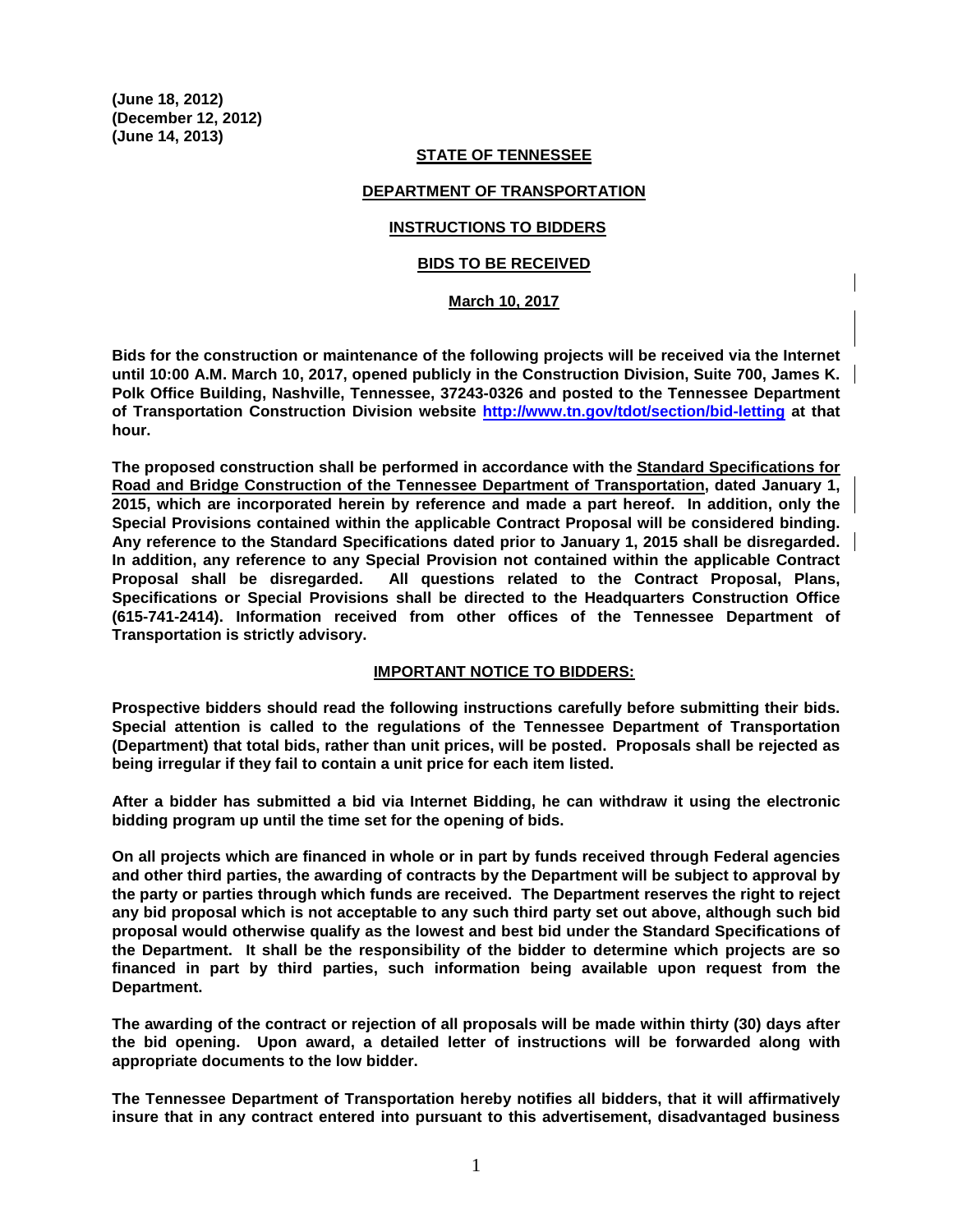**enterprises will be afforded full opportunity to submit bids in response to this invitation and will not be discriminated against on the basis of age, race, color, religion, national origin, sex or disability in consideration for an award.**

**The Tennessee Department of Transportation is an equal opportunity affirmative action employer, drug-free, with policies of nondiscrimination on the basis of race, sex, religion, color, national or ethnic origin, age, disability, or military service. For more information call: (615) 741-5996.**

# **PREQUALIFICATION OF BIDDERS:**

**Each prospective bidder and subcontractor will be required to file a document entitled "Prequalification Questionnaire." The foregoing shall be filed on a form provided by the Department. The form must be filled out completely, and the truth and accuracy of the information provided must be certified by a sworn affidavit signed by an officer, partner, owner or other authorized representative of the applicant who has authority to sign contracts or other legal documents on behalf of the applicant. A prospective bidder must be prequalified by and in good standing with the Department prior to being given authorization to bid. A prospective subcontractor must be prequalified by and in good standing with the Department prior to being approved as a subcontractor. Each prospective bidder or subcontractor shall notify the Department if there is any subsequent change in the name, organization or contact information provided.**

**Prospective bidders' "Prequalification Questionnaire" shall be filed with the Department at least fourteen (14) days prior to the date of opening bids on any letting in which the applicant intends to submit a bid to the Department, or at least fourteen (14) days prior to the date on which the applicant requests approval as a subcontractor under a contract awarded by the Department. Bidders intending to submit proposals consistently shall complete and submit the prequalification application annually; however, this document may be changed during such period upon submission of additional favorable reports or upon receipt by the Department of substantiated evidence of unsatisfactory performance. The Department reserves the right to request additional information and documentation to clarify and/or verify any information submitted in an applicant's prequalification application.**

**The prequalification form can be found at the web address**  [http://www.tn.gov/assets/entities/tdot/attachments/Prequalification\\_Questionaire.docx](http://www.tn.gov/assets/entities/tdot/attachments/Prequalification_Questionaire.docx)

# **PRIME CONTRACTOR LICENSING REQUIRMENTS**

**The Department shall require that all prime contractors, except mowing and litter removal contractors, are to be licensed with the State of Tennessee, Department of Commerce and Insurance (TDCI), Board for Licensing Contractors (BLC). The prime contractor must be licensed in the general classification (e.g. Heavy Construction (HC), Highway, Railroad, Airport Construction (HRA), Specialty (S), Municipal and Utility Construction (MU), or Electrical Contracting (CE)) for the type of work in the project which they will perform. Bidders may submit a proposal without having a license and will be considered for award for twenty-one (21) days after proposals are opened. If the Bidder does not have a license with the TDCI, on or before twentyone (21) days after proposals are opened, the Bidder will be considered non-responsive and their proposal will be rejected.** 

## **SECRETARY OF STATE REQUIREMENTS**

**Title 48 of Tenn. Code Ann. requires all contractors and subcontractors that are domestic or foreign Corporations, Limited Liability Companies, Limited Partnerships, or Limited Liability Partnerships to be in good standing with the Secretary of State. This includes being duly incorporated, authorized to transact business, and/or in compliance with other requirements as**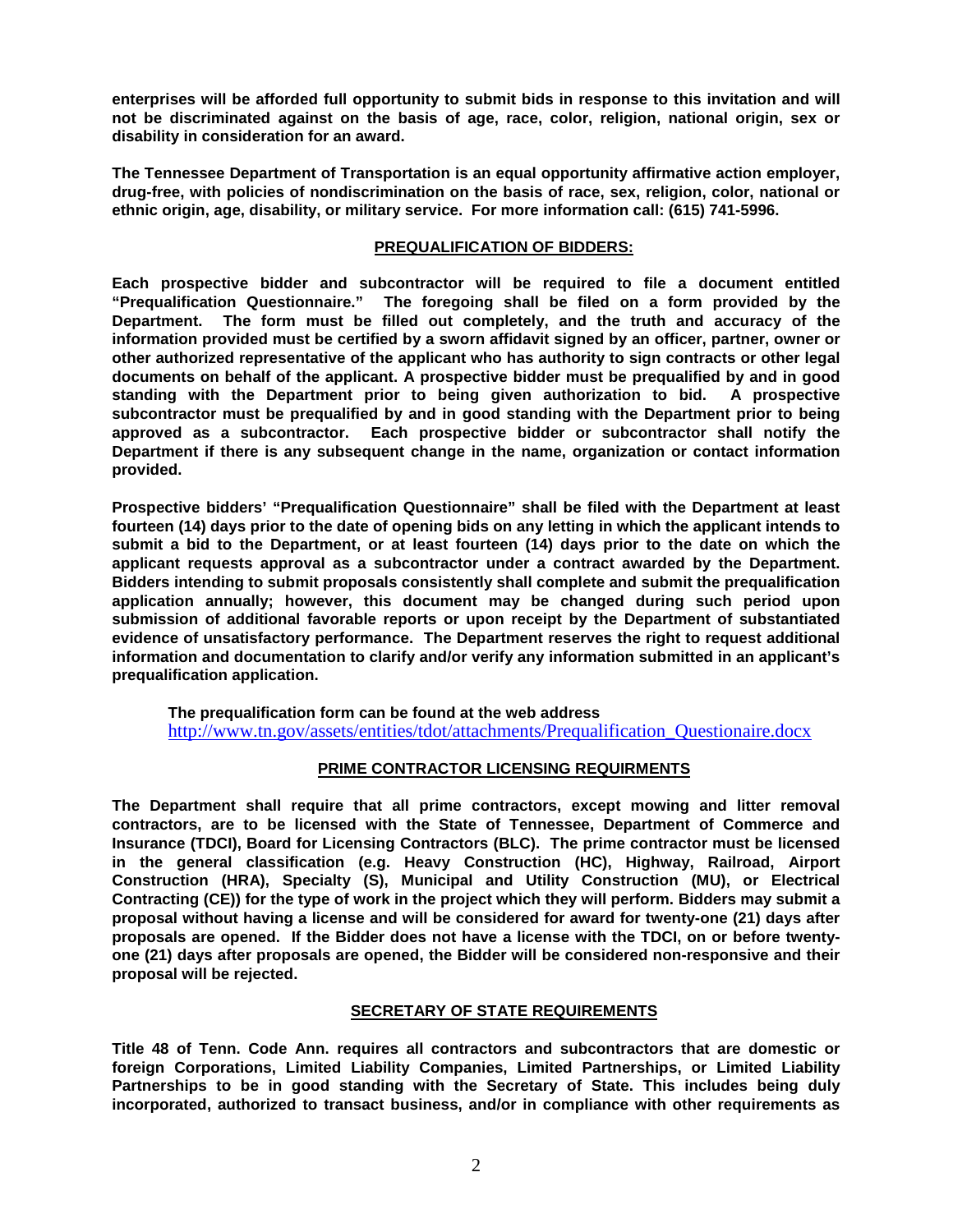**detailed by the Secretary of State. Please contact the Secretary of State should you have any questions at (615) 741-2286 or visit http://www.tn.gov/sos/bus\_svc/index.htm.**

**The Department will not execute any contracts or approve subcontracts with contractors that are domestic or foreign Corporations, Limited Liability Companies, Limited Partnerships, or Limited Liability Partnerships, who are not in good standing with the Secretary of State (i.e. have a valid Certificate of Existence/Authorization). If a Bidder is not in good standing with the Secretary of State (i.e. have a valid Certificate of Existence/Authorization) on or before twenty-one (21) days after proposals are opened then the Bidder will be considered non-responsive and their bid will be rejected.** 

## **ISSUANCE OF BIDDING DOCUMENTS**

**All sales of bid documents, such as Plans, Bid Authorization, and Standard Specifications, must be paid at the time of purchase.**

**TDOT no longer issues hard copy Proposal Contracts and will only accept Internet bids and bid bonds. The Internet bid and electronic bid bond executed by the Contractor and their Surety will be considered as a complete bid and will be printed at the time of the letting. All requests for authorization to bid via the Internet using Bid Express must be submitted on the Bidding Authorization Form. This form is available at the web address** [http://www.tn.gov/assets/entities/tdot/attachments/Bid\\_Authorization\\_Form.pdf](http://www.tn.gov/assets/entities/tdot/attachments/Bid_Authorization_Form.pdf) **. Adobe Reader 8.0 or newer is needed to use this form. This form must be complete before authorization to bid is given. Bidding authorization will be obtainable until 4:00 P.M. the day before the letting. A charge of \$25.00 will be made for each authorized Proposal. Any bid submitted via the Internet that is not authorized will not be considered.** 

**Addenda to the Proposal and amendments to the electronic bidding file will be posted on the Bid Express website. Addenda will be acknowledged by all bidders through the electronic bidding program. It is the bidder's responsibility to monitor the Bid Express website for Addenda until 4:00 P.M. the day before the letting. The bidder will not be notified by the Department unless Addenda are issued after 4:00 P.M. the day before the letting. Failure to acknowledge receipt of Addendum Letters or to apply any applicable amendments to the electronic bidding file is grounds for rejection.**

**Standard Specifications for Road and Bridge Construction, dated January 1, 2015, and Supplemental Specifications, are available for review and printing at the following site** <http://www.tn.gov/tdot/article/transportation-construction-2015-standard-specifications> **. The charge for Plans and/or Cross-sections can be found on the Plans Order form on the TDOT Construction website. This charge will be applicable before the letting and for three months after the letting. Plans ordered after the three month period will be furnished at \$2.00 per sheet. Individual Plan sheets and individual Standard Drawings will be furnished at \$2.00 per sheet. Tabulations of bids will be furnished at \$0.50 per sheet. Standard Drawing Books will be furnished at \$100.00 per book.** 

**A sales tax of 9.25% will be added to the above charges when there is in-state delivery. There will be a minimum charge of \$2.00 on any purchase. All documents will be furnished without refund and transmitted at your risk.**

**When two or more contractors wish to bid together in a joint venture, each contractor will be required to make a written request for such a proposal to the Construction Division. This request shall be signed by an authorized signatory of each firm.**

**Requests for joint venture proposals may be made in person or by telephone. However, the proposal for said joint venture will not be issued until the request in writing, as set forth above, is received by the Construction Division.**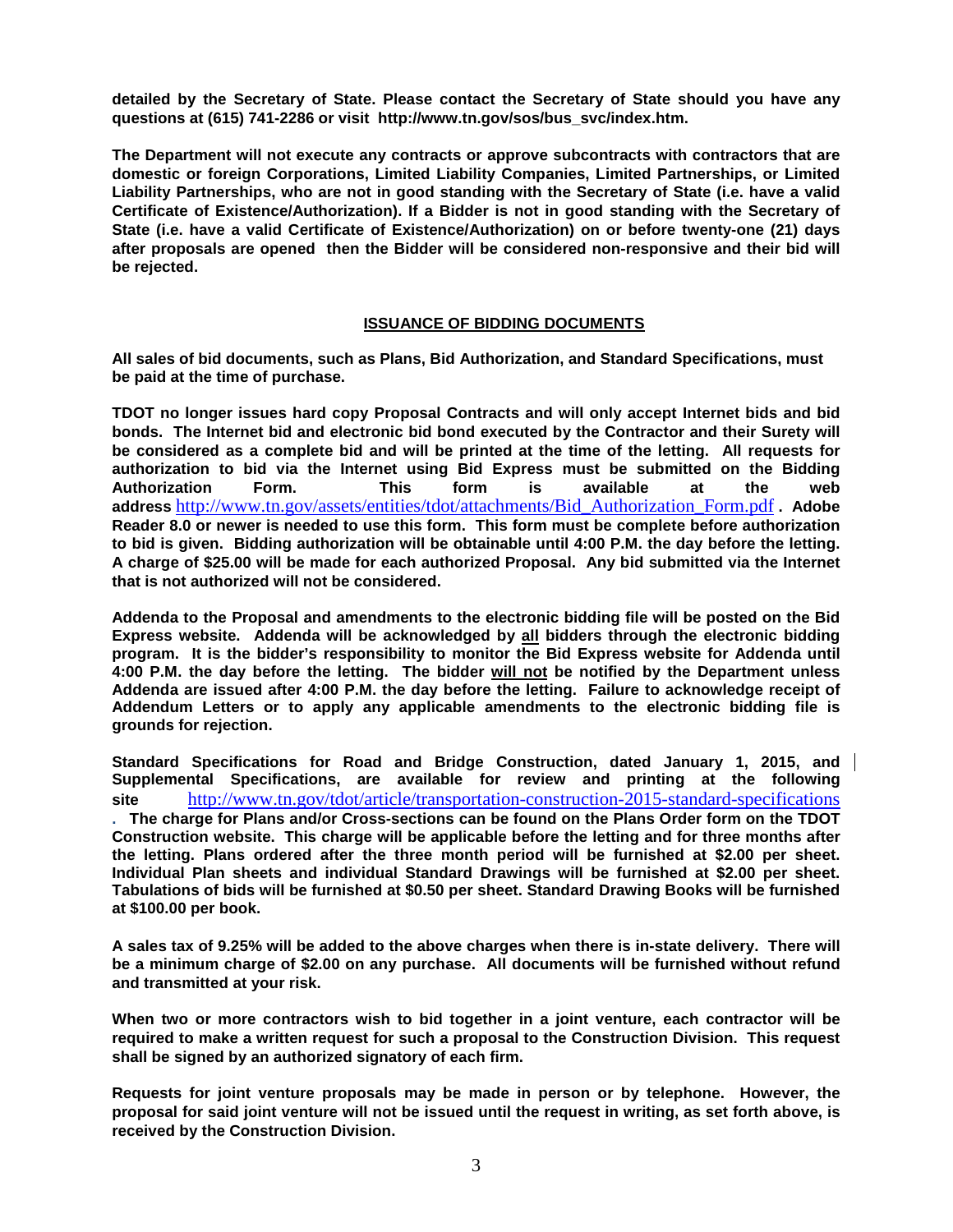## **ALTERNATE BID ITEMS**

**There will be projects that will have numerous alternates. The Contractor will be required to bid on only one alternate for each construction item. The proper procedure for entering alternate bids is to enter prices for the intended alternate item(s) of construction and leave the undesired alternate item(s) of construction blank.** 

### **SUBCONTRACTOR BIDDERS LIST**

**The apparent low bidder for each project must provide a list of all subcontractors who provided a quote to perform work. The list shall be provided electronically on the TDOT form "Certification Regarding Subcontractor Bid Quotes" (Bidders List). The apparent low bidder shall submit this form before the close of business (4:30 PM, Central Time) five (5) calendar days after the date on which bids are required to be submitted (e.g., if bids are required to be submitted on a Friday, then the completed form is due by 4:30 PM on the following Wednesday). Emergency contracts will not require a bidders list. Failure to complete and submit this form within the time period required may result in the rejection of the bid.** 

#### **BID GUARANTY**

**Each bid must be accompanied by an electronic bid bond or a Cashier's or Certified Check made payable to the Department of Transportation or Irrevocable Letter of Credit naming the Department as beneficiary (for Mowing and Litter projects only) in an amount equaling not less than five percent (5%) of the amount bid.**

**If the bidder's bond is offered as guaranty, the bond must be submitted electronically via Internet Bidding, must be made by a surety company qualified and authorized to transact business in the State of Tennessee and must be acceptable to the Department.**

**If a check is offered as guaranty, the check must be in the Department's possession by 10:00 A.M. the day of the bid opening and must be attached to the signed Proposal Guarantee Form, which is available at the web address http://www.tdot.state.tn.us/construction. The check of the successful bidder will be cashable at the discretion of the Commissioner, pending the satisfactory execution and acceptance of the contract and the contract bond.**

**Mowing and Litter Projects Only: If an Irrevocable Letter of Credit is offered as guaranty, the Proposal Guaranty Irrevocable Letter of Credit Form must be signed by an authorized official of an authorized financial institution and in the Department's possession by 10:00 A.M. the day of the bid opening. The form is available at the web address** [http://www.tn.gov/tdot/section/tdot](http://www.tn.gov/tdot/section/tdot-construction-division)[construction-division](http://www.tn.gov/tdot/section/tdot-construction-division) **.**

> **John Schroer Commissioner**

**The following information applies to Federal-Aid construction projects:**

## **NOTICE TO ALL BIDDERS**

**To report bid rigging activities call:**

#### **1-800-424-9071**

**The U.S. Department of Transportation (DOT) operates the above toll-free "hotline" Monday through Friday, 8:00 a.m. to 5:00 p.m. eastern time. Anyone with knowledge of possible bid**